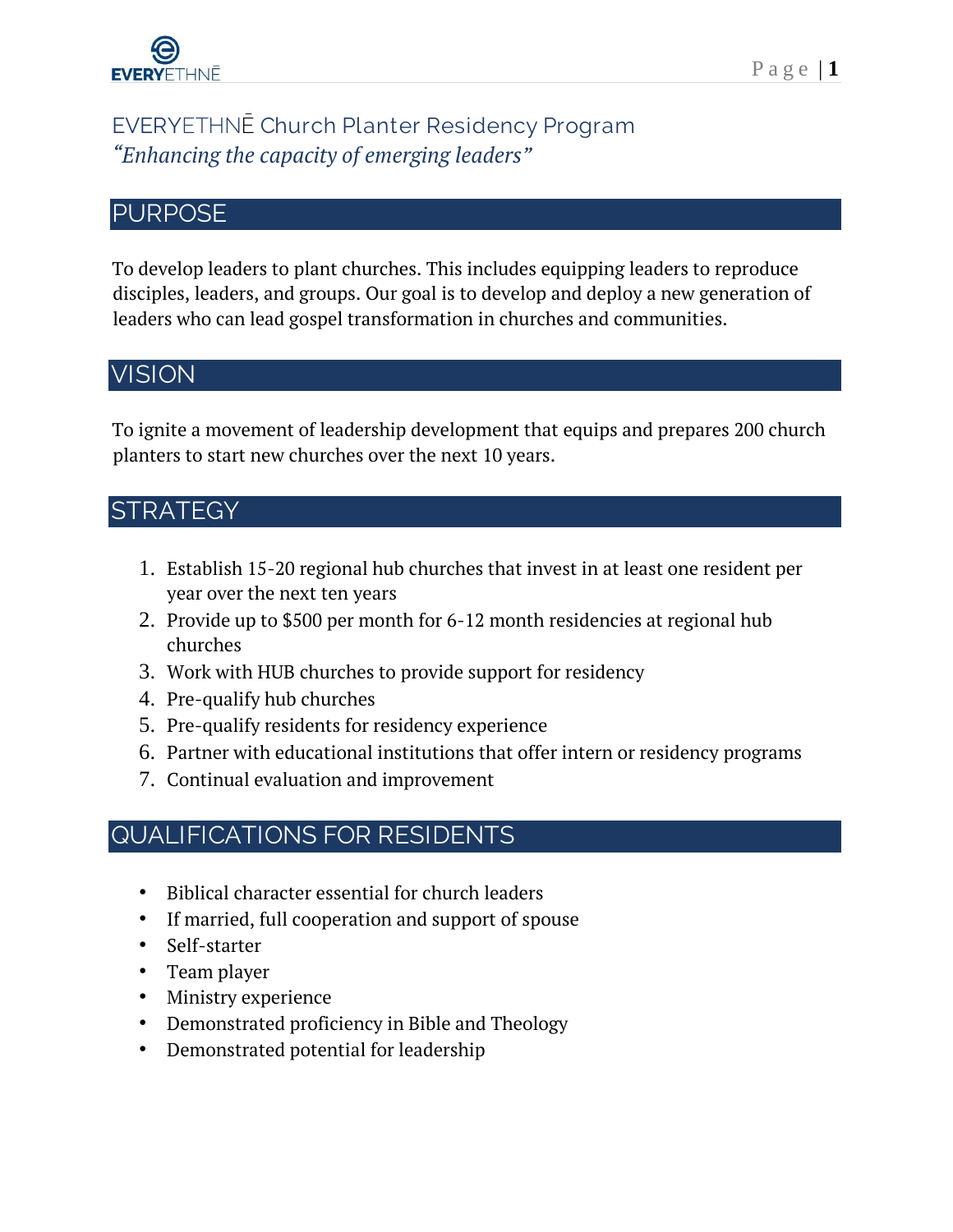

# **PROCESS FOR RESIDENTS: Next Steps**

To participate in the EveryEthne Residency, the candidate will need to do the following:

- 1. Submit application (includes choice of residency site)
- 2. Submit references
- 3. Complete the full Church Planter Profile assessment [\(www.churchplanterprofiles.com\)](http://www.churchplanterprofiles.com/)
- 4. Complete interview with EveryEthne residency coordinator
- 5. Theological interview with HUB church
- 6. Provide a personal life history
- 7. Complete a background check
- 8. Participate in the residency orientation
- 9. Agree to serve as an EveryEthne church plant partner or team member within two years after completion of the residency.
- 10.Have the support of a sending church

Applications will be evaluated by residency coordinator.

# **GOALS FOR RESIDENTS**

- 1. Place residents in a local church or church plant with an outward focused environment that exposes them to effective outreach practices
- 2. Help residents confirm their calling to plant or revitalize a church
- 3. Provide resident with experience in evangelism, small group development & reproduction, leadership development
- 4. Elevate competency for leading, growing, and planting churches
- 5. Identify, evaluate, and affirm gifts, strengths, and abilities
- 6. Learn how to integrate theology and practice in a manner that is relevant to the cultural context
- 7. Assist resident in completing a plan for starting or revitalizing a church
- 8. While our goal is to help connect residents to a ministry opportunity upon completion of residency, we cannot promise placement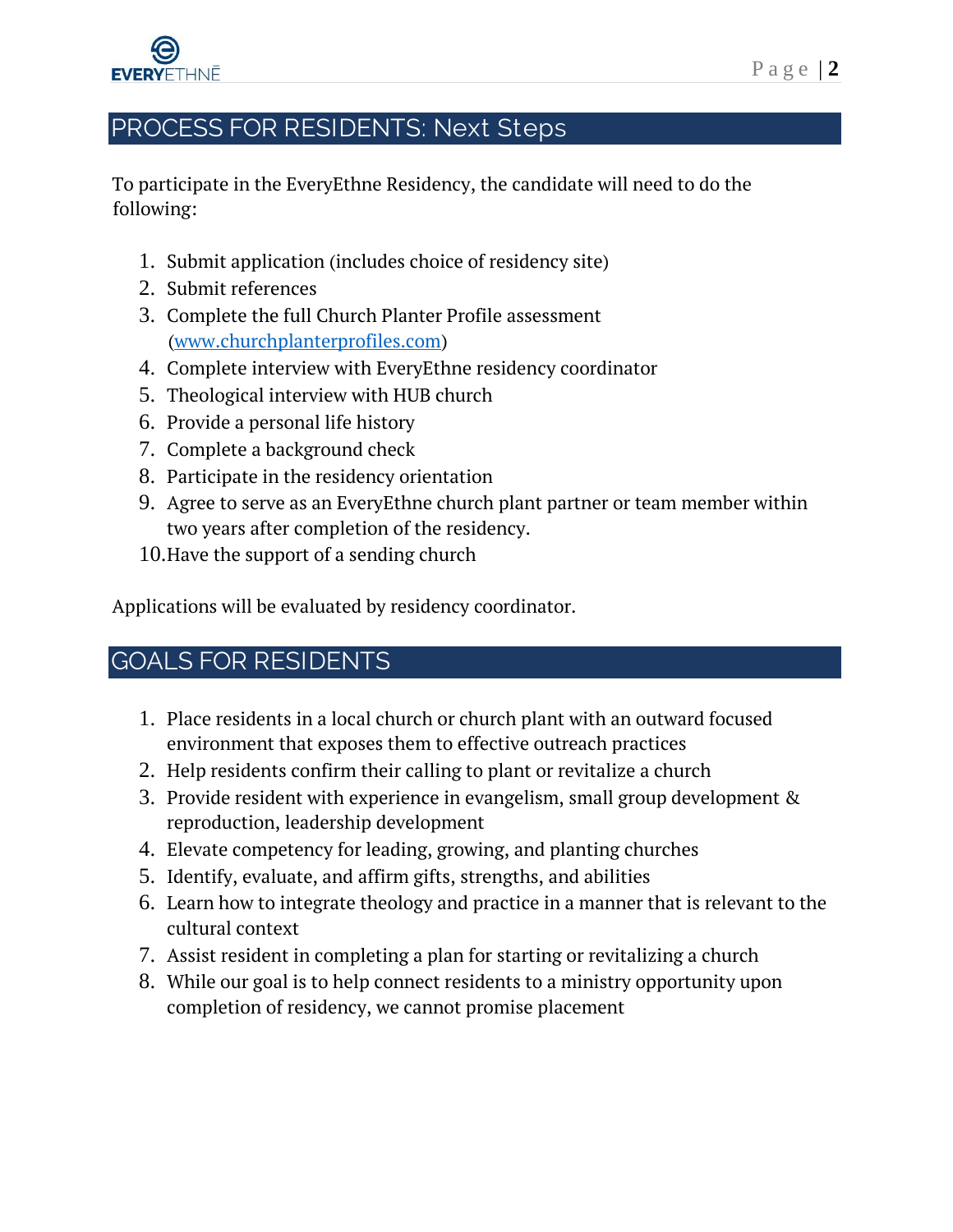

### **SUGGESTED OUTLINE OF CURRICULUM COMPONENTS**

- 1. **Ministry Experience** The residency is rooted in the value of real life ministry experience. Residents are expected to engage in the following:
	- a. Preaching and teaching
	- b. Outreach and personal evangelism
	- c. Community service
	- d. Discipleship
	- e. Equipping and reproducing leaders
	- f. Casting vision for an area of ministry
	- g. Staff meetings
	- h. Board or leadership team meetings
	- i. Worship planning
	- j. Ministry planning
	- k. Reproduce/develop a small group, Sunday school class, or Bible study
	- l. Hospital and home visitation
	- m. Complete a plan for starting or revitalizing a church

As stated, this is a general outline. Each HUB church has freedom to design a curriculum agreement with the resident that best fits his future ministry goals subject to approval by the EveryEthne residency coordinator.

- 2. **Personal Development** Personal growth is vital for leaders. The leadership of the HUB church must be committed to investing in the resident's personal and spiritual growth. This includes accountability for character development and personal walk with God. If the resident is married, this also includes making an investment in the marriage relationship. The Residency Coach and his wife should plan on meeting with the resident couple at least once per month to assess and discuss the marriage relationship.
- 3. **Coaching** We believe in the power of coaching. Every leader should have mentors who invest in their lives. For this reason, in addition to the Residency Coach, we recommend a personal development coach. In some cases, this can be the same person. The personal development coach will focus on the spiritual health of the resident, and model care for his soul. The resident is required to meet weekly with his coach(es).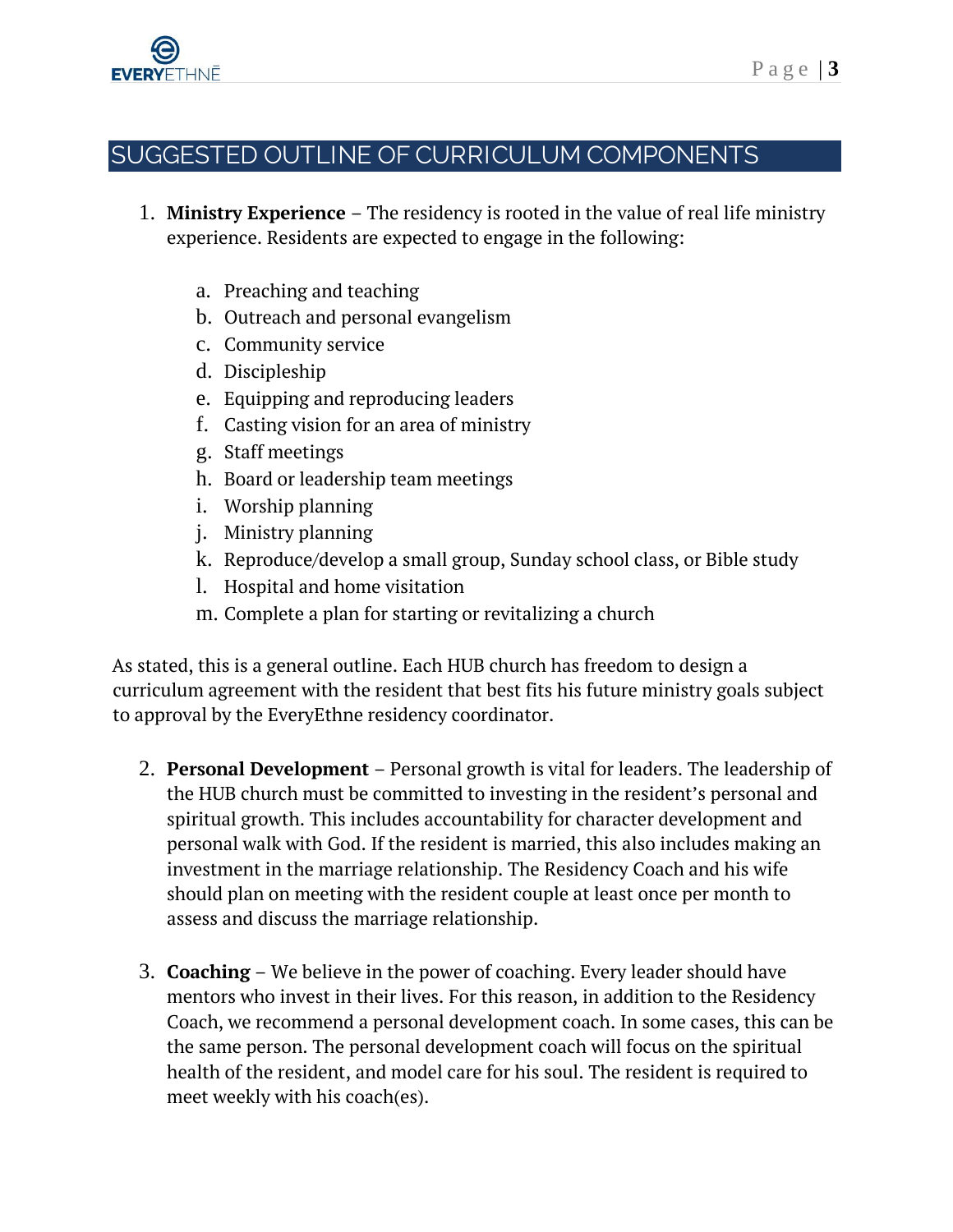

- 4. **Leadership Training** The EveryEthne Residency is designed to enhance the capacity of leaders. For that reason, the residency curriculum must have a focus on developing self-leadership, relational leadership, and organizational leadership. In addition to the requirements listed above, we are asking that the resident be challenged to grow in these three areas of leadership through specific reading, writing, and discussion assignments focused on topics like the following:
	- a. Spiritual formation and self-care
	- b. Marriage and family (resident's marriage & family)
	- c. Self-awareness / emotional intelligence
	- d. Team formation & team ministry
	- e. Developing & casting vision
	- f. Current theological issues
	- g. The Gospel
	- h. Reproducing disciples & leaders
	- i. Church planting & growth
	- j. Church polity / ecclesiology
	- k. Ministry finances & funding
	- l. Church membership & ordinances
	- m. Mission of the church
	- n. Missiology
	- o. Expository preaching / communication
	- p. Worship
	- q. Navigating change
	- r. Conflict management / church discipline
	- s. Strategic thinking

We will supply a recommended reading list. The HUB church leaders can recommend substitutes that better fit their ministry. These substitutes must be pre-approved by the Residency Coordinator. Residents do not need to read entire books on each topic. Assignments can be tailored as deemed best by the Residency Coach. We will supply a suggested course of study. Some assignments may be completed in advance of the residency. This is preferred and will help the HUB church better understand areas of future study focus.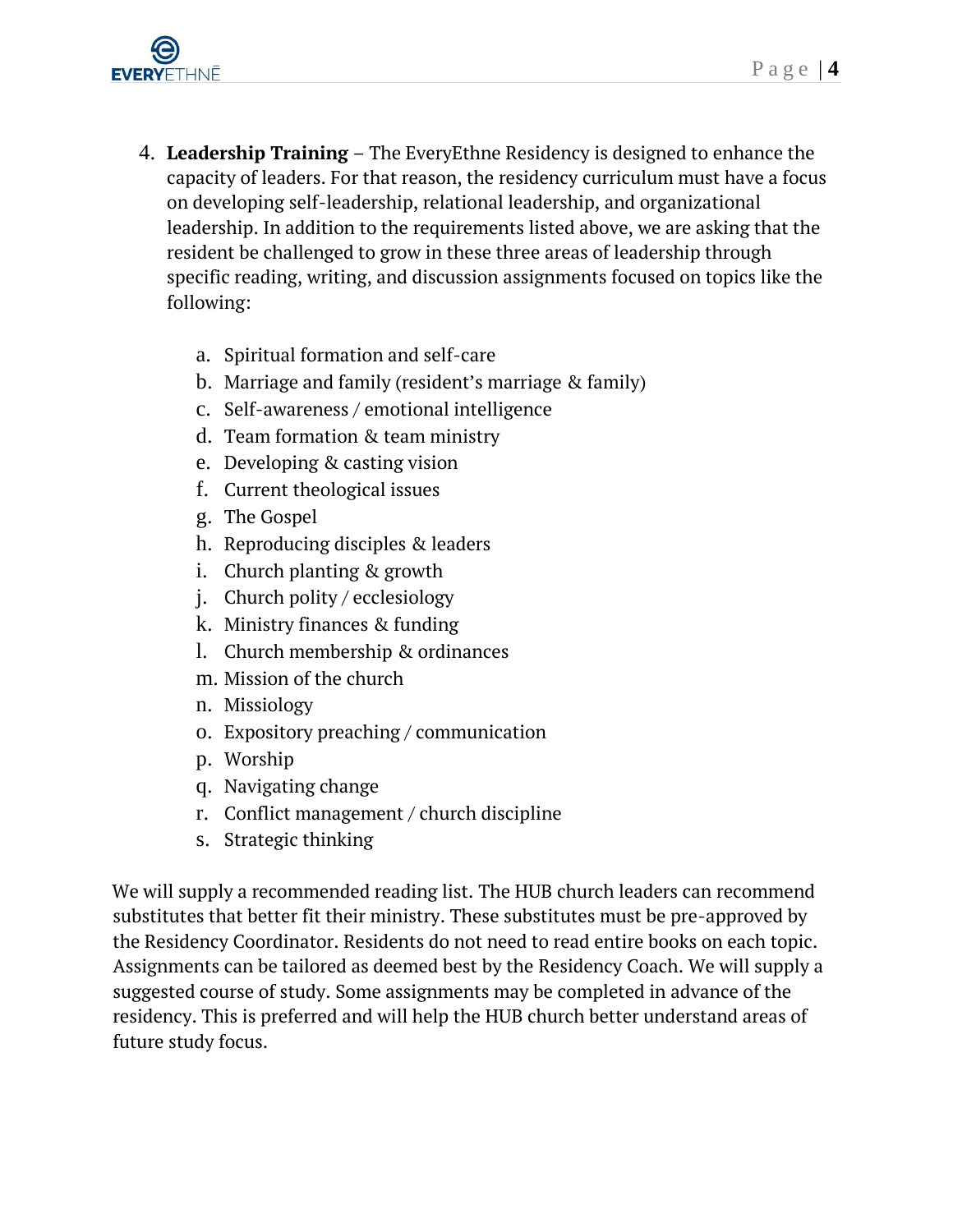

- 5. **Church culture** Development of church culture is one of the most critical tasks of a leader. To help develop a sense of how culture permeates a ministry, and to gain perspective on how that culture is developed, residents are required to engage with the staff, the board, and lay leaders in official and social venues on a regular basis. The resident should plan on a weekly meeting with one of these church leaders to specifically discuss church culture and philosophy of ministry. This should include an understanding of the language and environment necessary to foster an environment that is user friendly for the unchurched.
- 6. **Accountability**  The Residency Coach will do a quarterly evaluation that models transparency, grace, and healthy confrontation regarding areas of leadership that need improvement. The Residency Coach will also recognize and celebrate areas of strength and growth in the life and ministry of the resident.

## **OUTCOMES**

After completing a residency…

- 1. Residents are expected to start a church within two years of completing the residency program
- 2. Residents will be evaluated by the HUB church leadership team and the Residency Coordinator to help determine best ministry fit. This includes an "Integrus 360" assessment process during the final month of the internship.
- 3. The Residency Coordinator will work with the resident church and the resident's sending church to determine the best location for a future church plant.
- 4. The resident will have completed a plan for starting or revitalizing a church.
- 5. Resident will leave with a working knowledge of how to:
	- a. Develop & coach leadership teams
	- b. Develop & reproduce groups
	- c. Communicate God's word more effectively
	- d. Create a ministry plan
	- e. Manage a ministry budget
	- f. Create a launch plan for a new church plant or develop a plan for revitalizing a plateaued or declining church
	- g. Develop & utilize a plan for on-going personal & spiritual growth